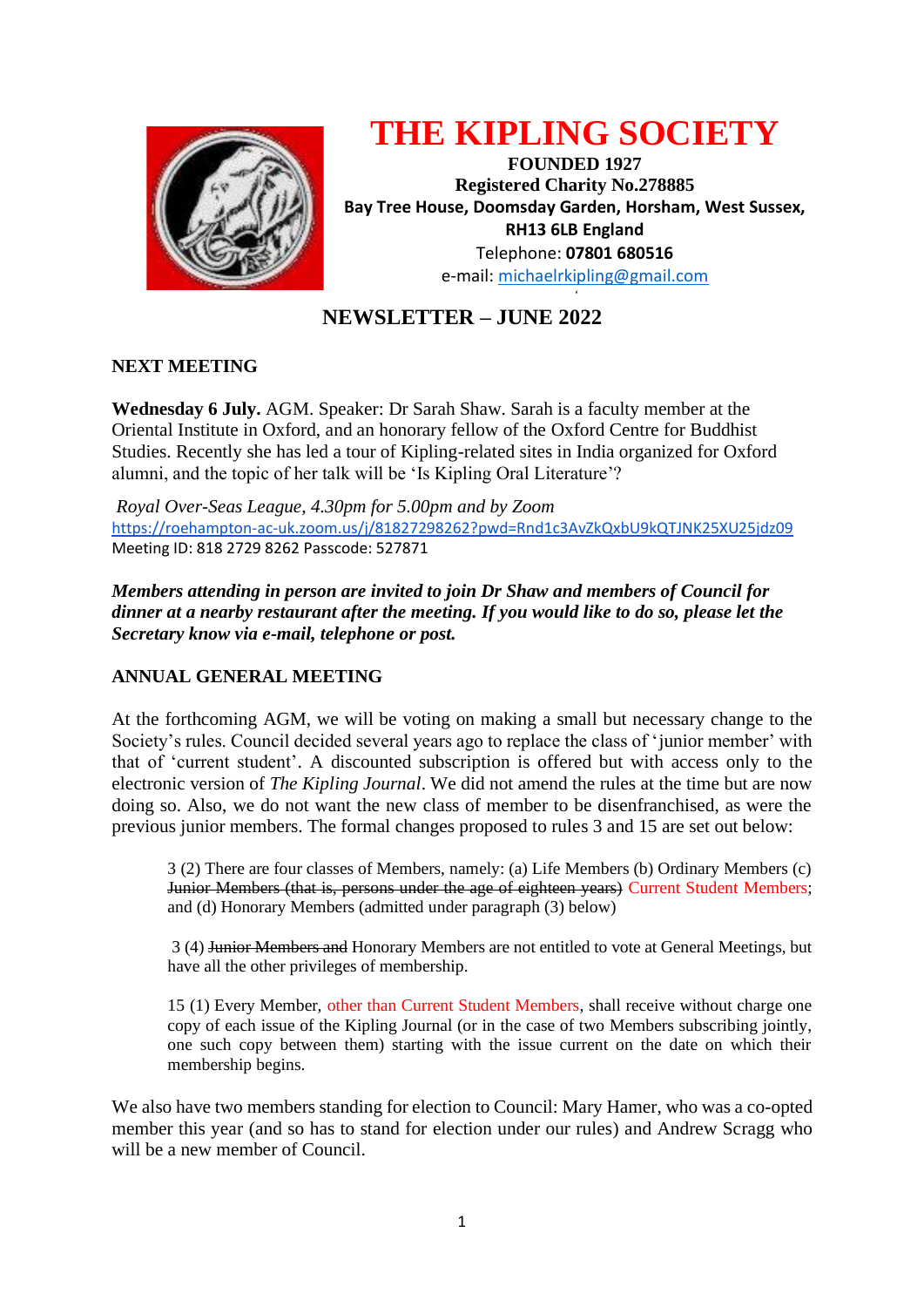## **LORD WILLIAMS OF OYSTERMOUTH**

Council has awarded honorary membership to Lord Williams of Oystermouth, former Archbishop of Canterbury, which he has been gracious to accept. Members may recall his wonderful address to us, 'Rudyard Kipling and Dreams' at the 2017 annual luncheon and his sermon, 'Inspirations', at the 70<sup>th</sup> anniversary service in Burwash in 2006 [\(https://www.kiplingsociety.co.uk/readers-guide/inspirations.htm\)](https://www.kiplingsociety.co.uk/readers-guide/inspirations.htm). There is also a report of a recent talk on Kipling he gave at St Nicholas, Arundel, later in this newsletter.

## **FUTURE MEETINGS**

- Wednesday 21 September Online only meeting broadcast from Bateman's, which will take the form of a narrated tour of the rooms and garden, followed by the opportunity for questions.
- Wednesday 16 November. Christopher Kreuzer will speak on "The King's Pilgrimage' (1922): tour, poem, speech and book"; *Royal Over-Seas League, 5.30pm for 6.00pm and by Zoom.*

Provisional dates for meetings in 2023 are as follows (all Wednesdays): 1 February, 19 April, 5 July (AGM), 20 September and 22 November. We currently intend that two of these will be on-line only and that three will be hybrid.

#### **APRIL MEETING REPORT – Alex Bubb**

For April's event, "Our Kipling Treasures", we experimented with a new format conducted entirely via Zoom. The evening began with our honorary librarian, John Walker, describing

to us the history and development of the Society's library before, before John illustrated our unique holdings by presenting some particularly noteworthy items. Next we heard from Toby Parker, archivist at Haileybury, who joined us live from the Kipling Library itself (helpfully rotating the camera to allow viewers to get a sense of the dimensions and furnishings of that well-appointed room). Together John and Toby gave a highly entertaining and informative introduction to our book and manuscript holdings that will, I think, have been really valued by members who may lack the opportunity to see these treasures for themselves.



In the second half of the evening, a number of our members presented some treasures of their own. I always knew some

enticing gems must lie in our assorted vaults, but I was astonished by the variety and novelty of what people brought to the (virtual) table in April. Steve Russ showed us some images of a handwritten letter of Kipling's that he had recently obtained, and Maggie Washington told us about a unique copy of the *Definitive Edition* of Kipling's verse given to her by her parents in childhood, which over the years she had embellished with postage stamps from around the world. Jim Fanning produced two remarkable volumes from his bookshelves: a *History of the Irish Guards* inscribed by Kipling to John Kipling's brother office, Captain Mumford, and a copy of *Departmental Ditties* from the library of President John F. Kennedy. Like Maggie,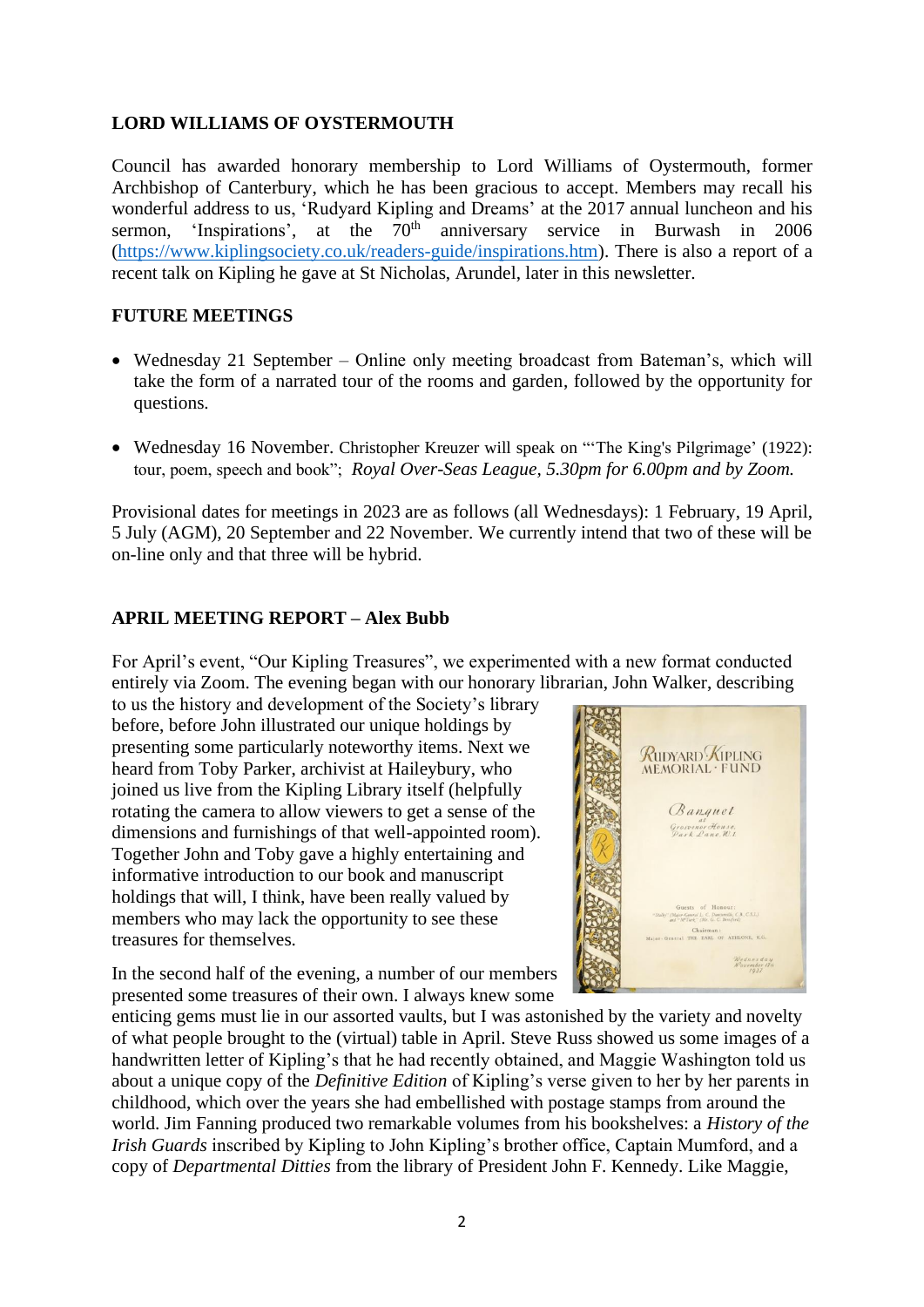Bob Pettigrew had a pair of books to show that had been his faithful companions through many years and much travel: two unusual collections of quotations, titled *A Kipling Calendar* and *Kipling Day by Day*, before Rufus Vaughan-Spruce amazed us by producing two books from Lahore which we had all heard of but few of us had ever seen: a first edition of *Departmental Ditties*, and a Bikaner House *Quartette*. After a feast of books and manuscripts, we concluded with two decorative objects: a commemorative jug bearing the slogan 'A Gentleman in Khaki' (courtesy of David Forsyth), and an original copy of the basrelief plaque given by the Society to the crew of the warship, *HMS Kipling*, in 1936 (with thanks to Harry Waterson). My gratitude to these individuals for helping to make the evening such a success.

#### **ON-LINE READING EVENT - 11 MAY**

Once again, a delightful evening of readings, curated by our Chair Jan Montefiore, was enjoyed by readers and listeners alike.

#### **Kipling on Russia/ public life**

Mike Kipling, from the 'Rhyme of the Three Sealers' Alda Milner-Barry, 'The Truce of the Bear' Andrew Scragg, 'The Greek National Anthem'

#### **Kipling and Soldiers**

Pamela Morgan, 'Route Marching' John Walker, 'Boots' Sarah LeFanu, 'Lichtenberg'

#### **Kipling and Sailors**

Christopher Morrison, 'The Song of the Dead' section 2 – We have fed our sea… Alastair Wilson, 'White Horses' Martin Powell, 'Song of Diego Valdez'

#### **Kipling and Art**

Maggie Washington, from *The Light That Failed*. – Dick describing his best work Jan Montefiore, from 'The Eye of Allah': John of Burgos' illuminations

#### **Poems from the 'Puck' books**

Tim Connell, 'A Smuggler's Song' John Radcliffe, 'Cities and Thrones and Powers' Harry Ricketts, 'The Thousandth Man'

#### **Kipling and Women**

Fred Lerner, 'Ave Imperatrix' John Gatiss, 'The Vampire' Christine Wozney, 'Three- and an Extra'

#### **Kipling and nature**

Janice Lingley, Trees in *The Light That Failed* and 'Marklake Witches' Valmai Holt, 'The Glory of the Garden'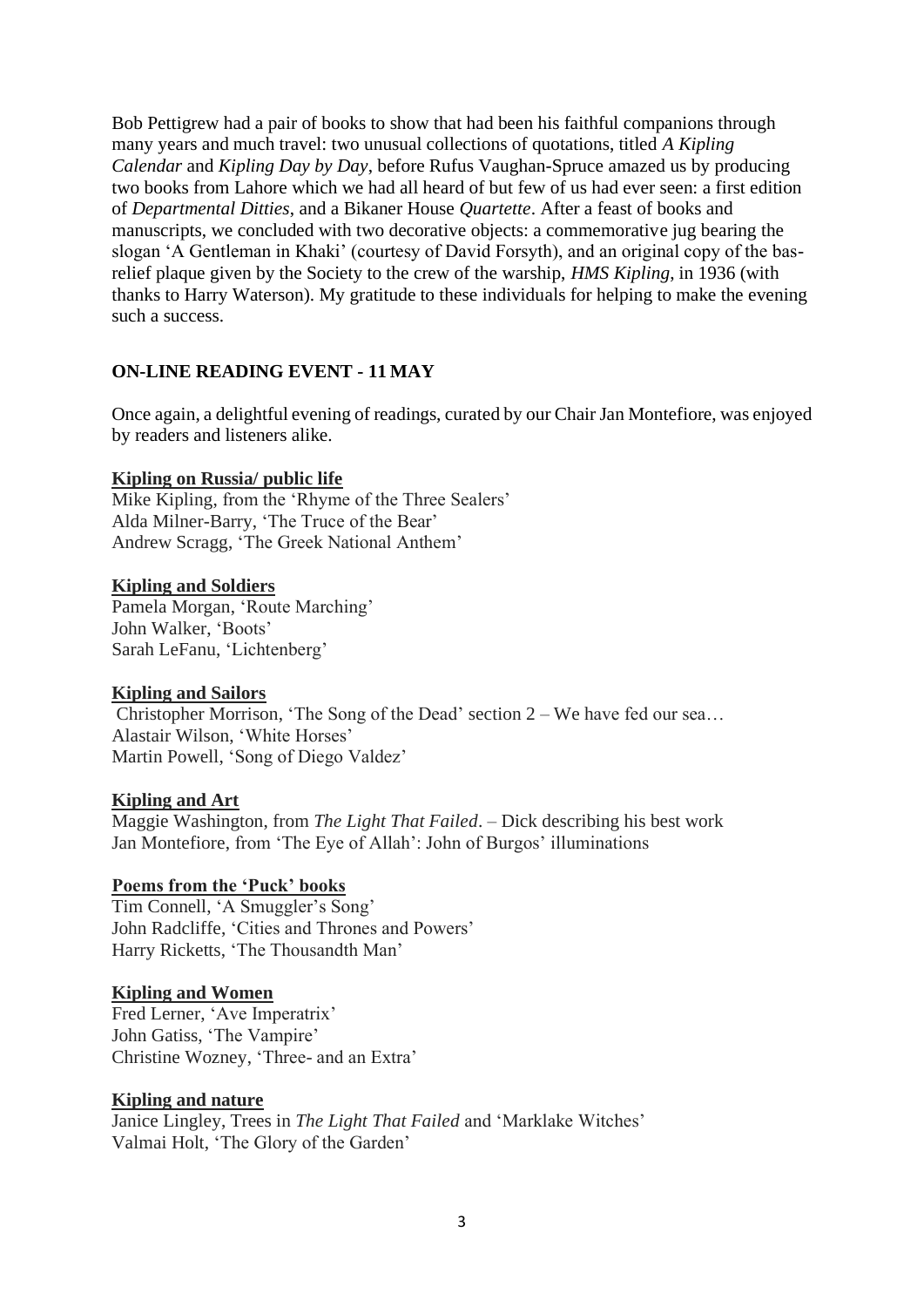#### **CAPTAIN CODRINGTON AND THE LOSS OF HIS FAMILY IN SIMLA 1841 James Crowden**

The other day I was very interested to see reference to the demise of the Codrington family in Simla April 1841 which was commented on by Kipling in his Civil & Military Gazette article dated 14th August 1886 [https://www.kiplingsociety.co.uk/journalism/rg\\_sketches\\_31.htm](https://www.kiplingsociety.co.uk/journalism/rg_sketches_31.htm)

I thought your readers might like to know a little bit more about Captain Robert Codrington 49th Bengal Native Infantry (NI). The grave he erected to his family was the finest tomb in the Simla graveyard with a *pukka* shed and masonry walls though when Kipling saw it the roof leaked. Maybe the memorial is still there. The family consisted of four children and his wife Susan Elizabeth Codrington née Matthew. They all succumbed to fever, either typhoid or cholera:

Charles Codrington died 6th April 1841 aged 4 Lucy Elizabeth Codrington died 8th April aged 3 William Codrington died 18th April aged 2 though (he is not mentioned by Kipling) The distraught wife Susan Elizabeth died six weeks later on 21st June 1841. A fourth child Katherine May died eleven months later on 27th May 1842 aged 2

This was at the time of the First Afghan War when Captain Robert Codrington of the 49th NI was Deputy QMG down in Karnaul. Robert was born in 1805 the son of Christopher Codrington an army surgeon. Robert first served in Chittagong in Burma with 2/20th NI and was lucky to survive the disaster at Ramu in 1824. He then became Brigade Major to the Light Brigade in Arakan and subsequently moved to the QMG department where he undertook boundary surveys in Oudh & Nepaul, as well as survey work in Jubbulpore, Saugor, Karnaul and Ferozepore.

In a letter to his brother Captain Christopher Codrington, who was in Kabul in March 1841, Robert expresses grave concern about his family, not least the expense of keeping them there in Simla! Christopher had sent his family home to Cheltenham. But events overtook not only Robert's family in Simla but his brother Christopher who was commanding a regiment of irregular Gurkhas whose job was to defend a half-completed mud bricked fort at Charikar some 40 miles north of Kabul. They were all besieged and pretty well wiped out. Christopher died of wounds 5th Nov 1841. The only officers to survive were Lt Haughton and Major Eldred Pottinger.

After the massacre of the Army on their retreat from Kabul, Robert Codrington then

accompanied Pollock with his 'Army of Retribution' in 1842 serving with distinction in the actions at Mammoo Khel, Jagdalak, Tazeane and Haft Kotal. He was also present at the sacking of Charikar. From then on Robert was involved with surveying at Subathoo. He again saw service in the Punjab during the Sikh Wars in the Sutlej and was awarded the Sutlej medal (which sold at auction in 2004 for £920). In December 1845, he was appointed Assistant QMG of the 2nd Infantry Division and was badly wounded at the Battle of Moodkee in Feb 1846. He spent one year recuperating in Simla where his family had died. Then he was granted sick leave to the Cape but



died in passage on board HMS Wellesley in January 1847. So the Codrington family was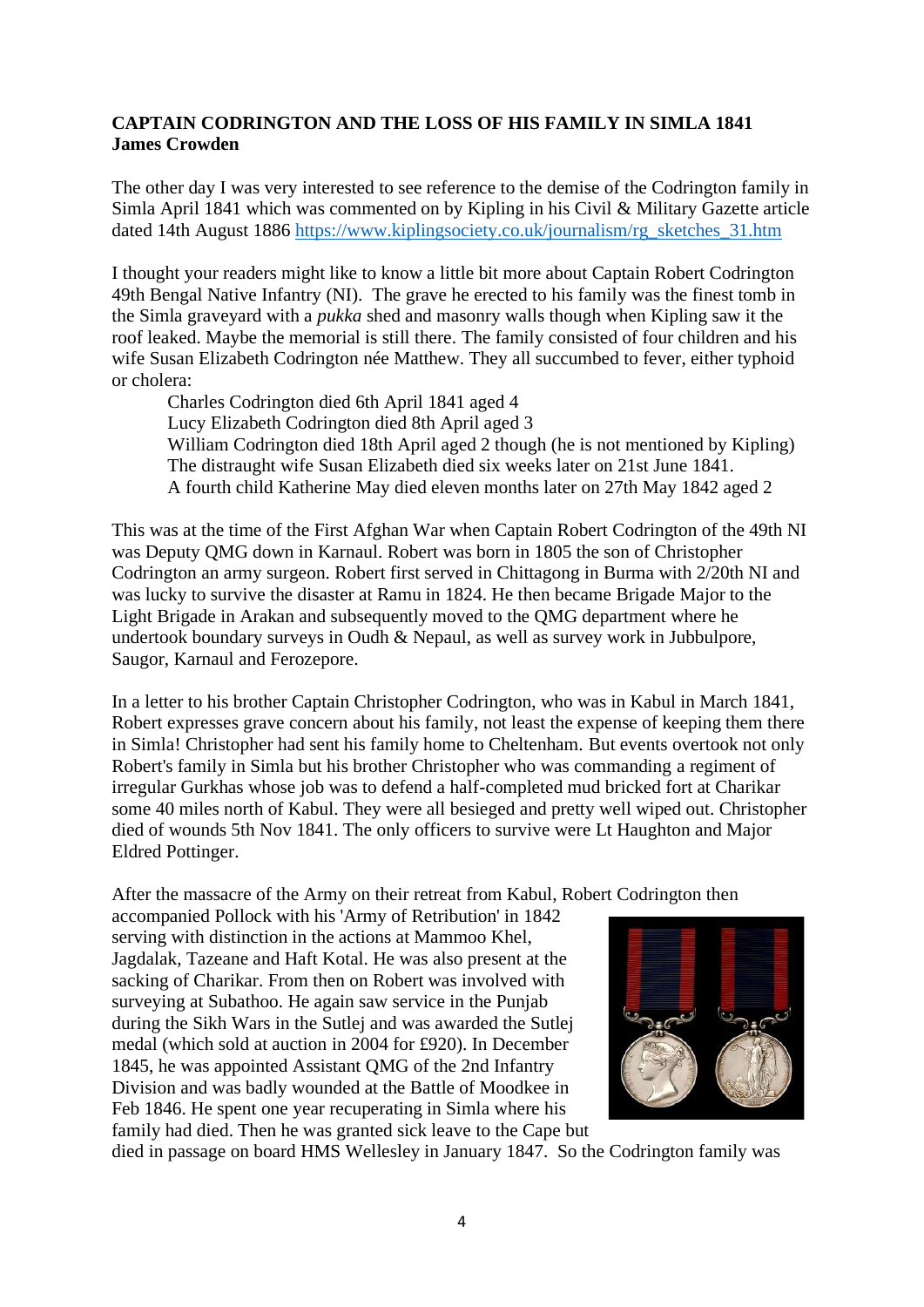pretty well wiped out. The only male survivor was Christopher's son Edward who served on the NW Frontier with the 5th Gurkhas. If only Kipling had known all this.

## **WHY WE READ KIPLING**

Council would be very interested to hear why members read Kipling today. To encourage a response, we have drafted ten questions. If you have a moment, we would be most grateful if you could answer some or all of them as your fancy takes you and send them to the Secretary, Mike Kipling, by e-mail or post (his contact details are at the beginning of this newsletter). We will publish, either in the *Kipling Journal* or the newsletter, a summary of members' responses which will also include a selection of *verbatim* quotes (please say if you would like your response to be anonymised).

- 1. Are you reading any Kipling now? If so, which work (short story, novel, verse or nonfiction) is it?
- 2. What is the earliest Kipling you remember reading or being read to you?
- 3. Which book got you 'hooked' on Kipling?
- 4. Has any work of Kipling had a particular impact on your life?
- 5. Which Kipling book do you give as a gift?
- 6. Do you have an edition of Kipling that you particularly treasure?
- 7. If you could take one work of Kipling's to a desert island which would it be?
- 8. Who is your favourite character from Kipling?
- 9. Do you have a favourite scene or line from Kipling?
- 10. Are there particular reasons you read Kipling (sense of adventure, his humour, his language)?

#### **POLICY ON DEROGATORY RACIAL TERMINOLOGY**

At the suggestion of a member of the public, Council has held two discussions this year on Kipling's use of derogatory racial terminology, particularly that which is now politely referred to as 'the n-word'. The matter is particularly pertinent, as unlike many other literary societies, we provide on our website the texts of all of our author's major works, and many minor ones too. Until now, it has not been our practice to edit them in any way, except in the case of 'How the Leopard got its Spots' where, in common with most modern editions of *Just So Stories*, we have edited out the n-word and also removed a couple of potentially offensive sentences from the caption to Kipling's final illustration. Nor have we included any warnings on other pages which contain words that are or potentially are racially offensive.

Kipling did not use racially offensive terminology particularly frequently, although when he did it was typically quite casually, reflecting the common conversational usage of either himself and his peers, or of specific characters he was describing (e.g. American colonists, British tommies). Such words would probably have been considered offensive at the time by those to whom they referred, as they would have been by the more enlightened of Kipling's contemporaries. They are far more likely to be considered offensive today. However, Council is very reluctant to edit Kipling's texts. Nevertheless, we do recognise the hurt that unexpectedly coming across the n-word can cause. We therefore agreed that we would identify those of Kipling's works which contain the word and include a warning along the lines of 'this poem/story contains offensive terminology' in a suitably prominent place, typically between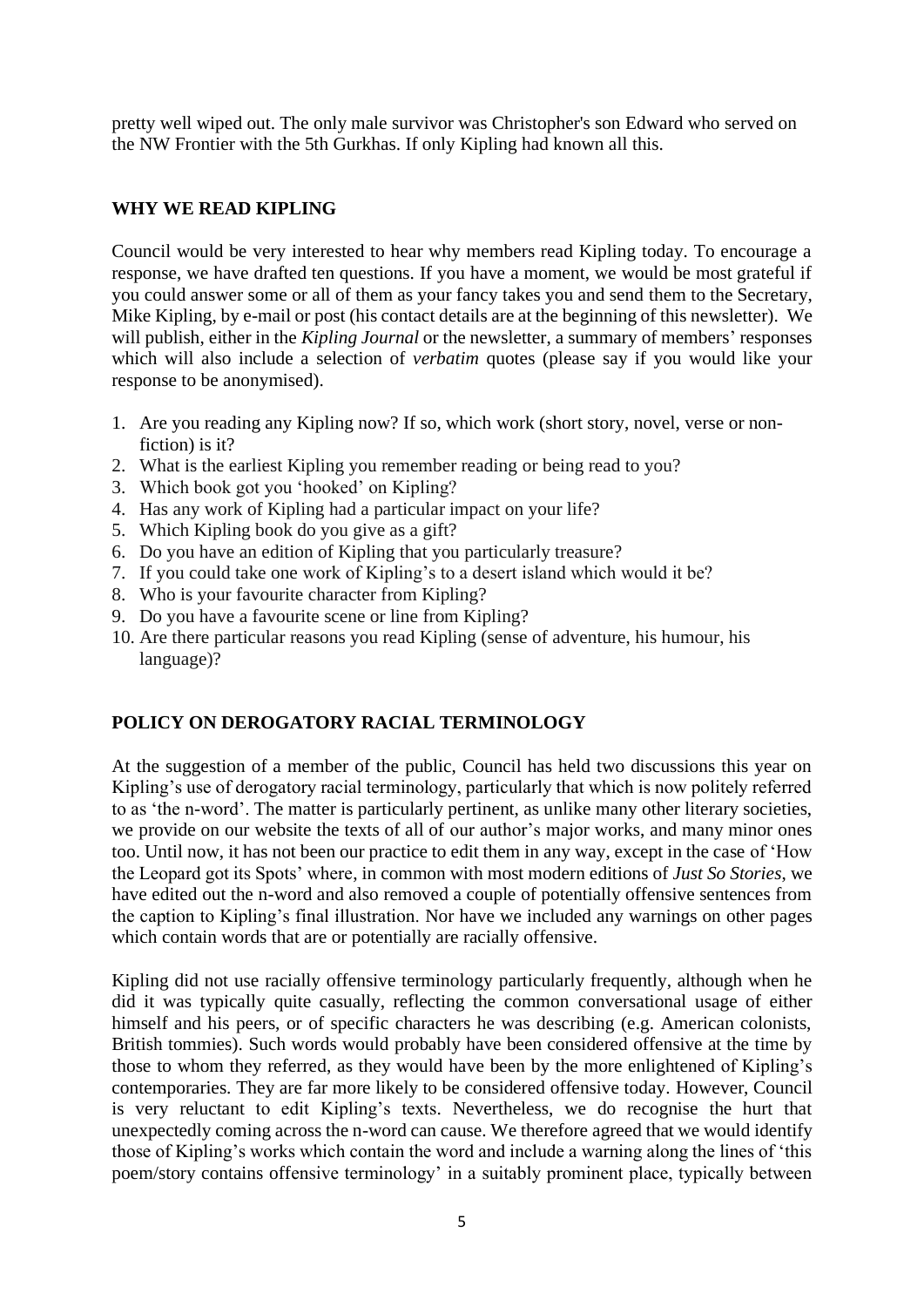the title and the text. This warning will also include a link to a page setting out our policy on this topic.

On our website, we specifically recommend five of Kipling's collections for younger readers: *Just So Stories*, the two *Jungle Books*, *Puck of Pook's Hill* and *Rewards and Fairies*. Of these, the first and the last contain the n-word (in 'Ham and the Porcupine' and ''How the Leopard…' from the first and in 'Brother Square Toes' and 'A Priest in Spite of Himself' from the last). For these, we will edit the text to remove, seamlessly, the n-word, not replacing it with asterisks or ellipsis as these may lead to awkward questions to teachers or parents. In the accompanying notes, we will only include the generic comment 'This story has been edited to remove some offensive wording, as we specifically recommend it for young people'

Council also considered other racially offensive terminology in addition to the n-word, including some in languages other than English, but decided not at present to take any further action, pending feedback from members and the public on the actions we will be taking.

#### **IN KIPLING'S FOOTSTEPS**



With the continuing political issues between India and Pakistan, the land border between the two countries has been closed for some time with no prospect of it opening again in the short term. As a result, Arcadia Expeditions has had to remove the Pakistan section of its January 2023 trip (which

pained them to do so given the importance of Lahore in the Kipling story) and has rejigged the itinerary within India a little too. You can see the updated itinerary here on their website <https://www.arcadiaexpeditions.com/expeditions/india-kipling-the-raj/>

What this has meant is that the trip is now shorter and at a lower price. The expedition leader is Harry Ricketts, one of the society's Vice-Presidents. As previously advertised, Society member are eligible for a 10% discount

#### **SUMMER POETRY READINGS AT BATEMAN'S**

Once again, volunteers will be reading selections of Kipling's verse in the garden at Bateman's this summer. Readings will be on Sundays, Thursdays and Fridays, commencing with Sunday 24<sup>th</sup> July and will run until Sunday 28<sup>th</sup> August They last 20-30 minutes and are at 11.30, 12.30, 13.30 and 14.30. See [Poetry reading in the garden | National Trust](https://www.nationaltrust.org.uk/events/13bfdb22-c76c-4c89-a781-c7b52c223a7c/pages/details) for further details

# **KIPLING CLUED AGAIN**

The Times Crossword 12 April 2022. "Jungle Book role's cut line in private (6)" *Answer at end*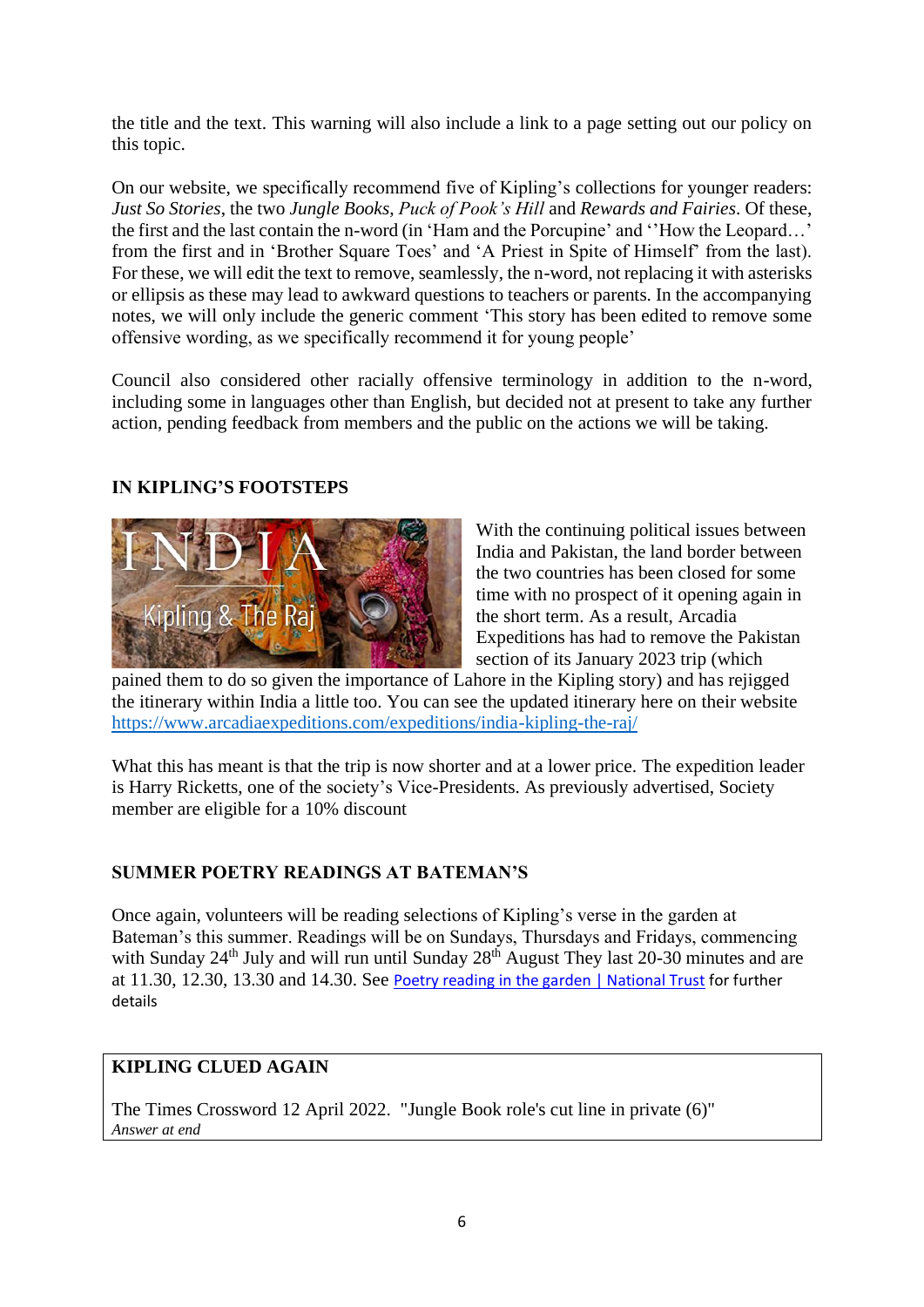#### **FOR SALE – Stow Lovejoy**

I have a 28-volume collection of Kipling's works ... the Charles Scribners edition, with many published in 1899 and 1900, but stretching on to Volume XXVIII which was, I believe, published around 1920. While it is a lovely set, it is a bit of an albatross in our electronic book age. Are there members of the Kipling Society in New York or New Jersey who are looking for such a set, or know of individuals or libraries that would want them? I would be willing to transport them reasonably near my house in New Jersey. Contact: [h.stow.lovejoy@gmail.com](mailto:h.stow.lovejoy@gmail.com)



## **LORD WILLIAMS' TALK AT ARUNDEL**



The Paradoxes of Rudyard Kipling with Bishop Rowan Williams

*On the evening of 28 May, Lord Williams gave a talk in St Nicholas church Arundel at the invitation of the vicar (he was also due to preach there the following morning). His title was 'The Paradoxes of Rudyard Kipling'. Bishop Williams commenced by remarking that he was in no doubt that some in the audience would know Kipling far better than he did (which was doubtful) and that others would not know little about him (which was more credible). He therefore would try to address both audiences, which he most definitely managed to do.* 

The first paradox was that whilst Kipling spent much of his life striving to be an 'insider', his writing speaks for and shows great empathy for the outsider. CS Lewis had pointed out that Kipling was fascinated by an 'inner ring' of people in the know. Bishop Williams gave the example of Strickland, deeply versed in Indian culture, which by refection Kipling was claiming to be to.

Another parados lay in Kipling's attitude to race. At the one level, he echoed the unthinking racism of the colonial club – yet he also wrote favourable of aspects of non-white Indian society and was conscious of their view of the friction. Was *A Pict Song* actually about